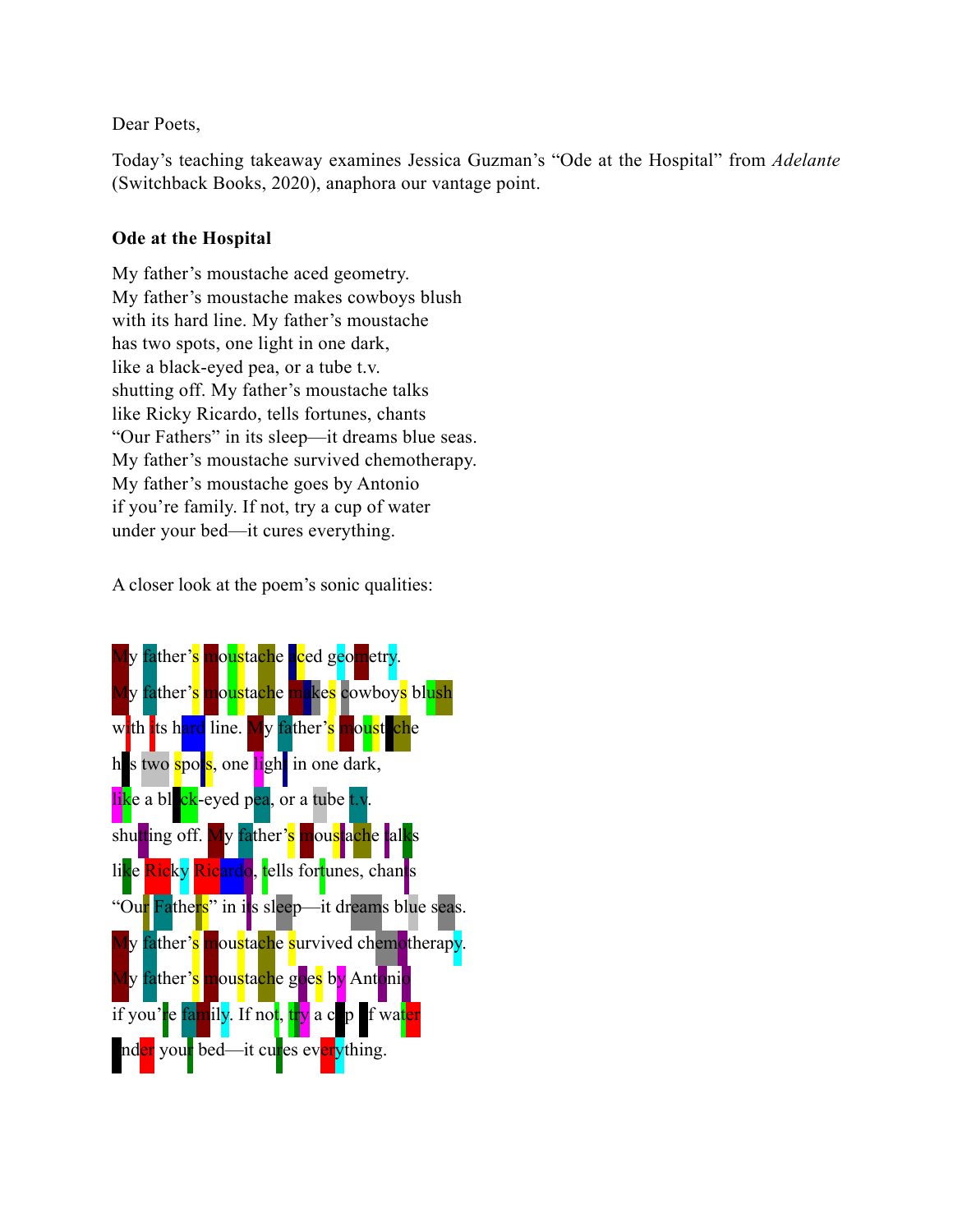## How It's Put Together

Line 1 My father's moustache aced geometry.

Introduction of anaphora, "My father's moustache." The first detail we learn: facial hair's potential for math excellence.

Lines 2-3 My father's moustache makes cowboys blush / with its hard line.

Anaphora two, enjambment. The second detail: this moustache puts cattlemen's humor to shame.

Lines 3-6 My father's moustache has two spots, one light in one dark, like a black-eyed pea, or a tube t.v. shutting off.

> Anaphora three, image aided by simile which consists of an organic item featuring color—proceeded by the tech-inorganic. Note the rhyme of *pea* and *t.v.*, enjambment contributing to this rhyme's sparkle.

> Guzman shared her thoughts on image during an interview for the University of Arizona Poetry Center's *1508* blog:

> "I do love making images, which, for me, often means rendering what I think of as the landscape of the poem. Unlike more general terms, landscape by definition suggests boundaries—a photograph's margins, the perimeter of a viewer's peripherals, the view from a single point, and so on. Like received form or the blank page, landscape confines; however, also like received form or the blank page, its confinement can lead to freedom in other ways. Sometimes the imagemaking process functions as a distraction, allowing other parts of my mind to make observations they may not have otherwise . . . . Sometimes [imagery] becomes an act of understanding the boundaries in which I'm writing, giving me questions to ask myself: what is excluded from this landscape? From what angle have I been making images?"[1](#page-2-0)

Lines 6-8 My father's moustache talks like Ricky Ricardo, tells fortunes, chants "Our Fathers" in its sleep—it dreams blue seas.

> <span id="page-1-0"></span>Anaphora four, the moustache speaks. Line five's simile invokes the voice of a famous '50s character. The moustache offers prophecy and recites a Catholic prayer once asleep. Guzman enjambs ("talks," "chants") on two words associated